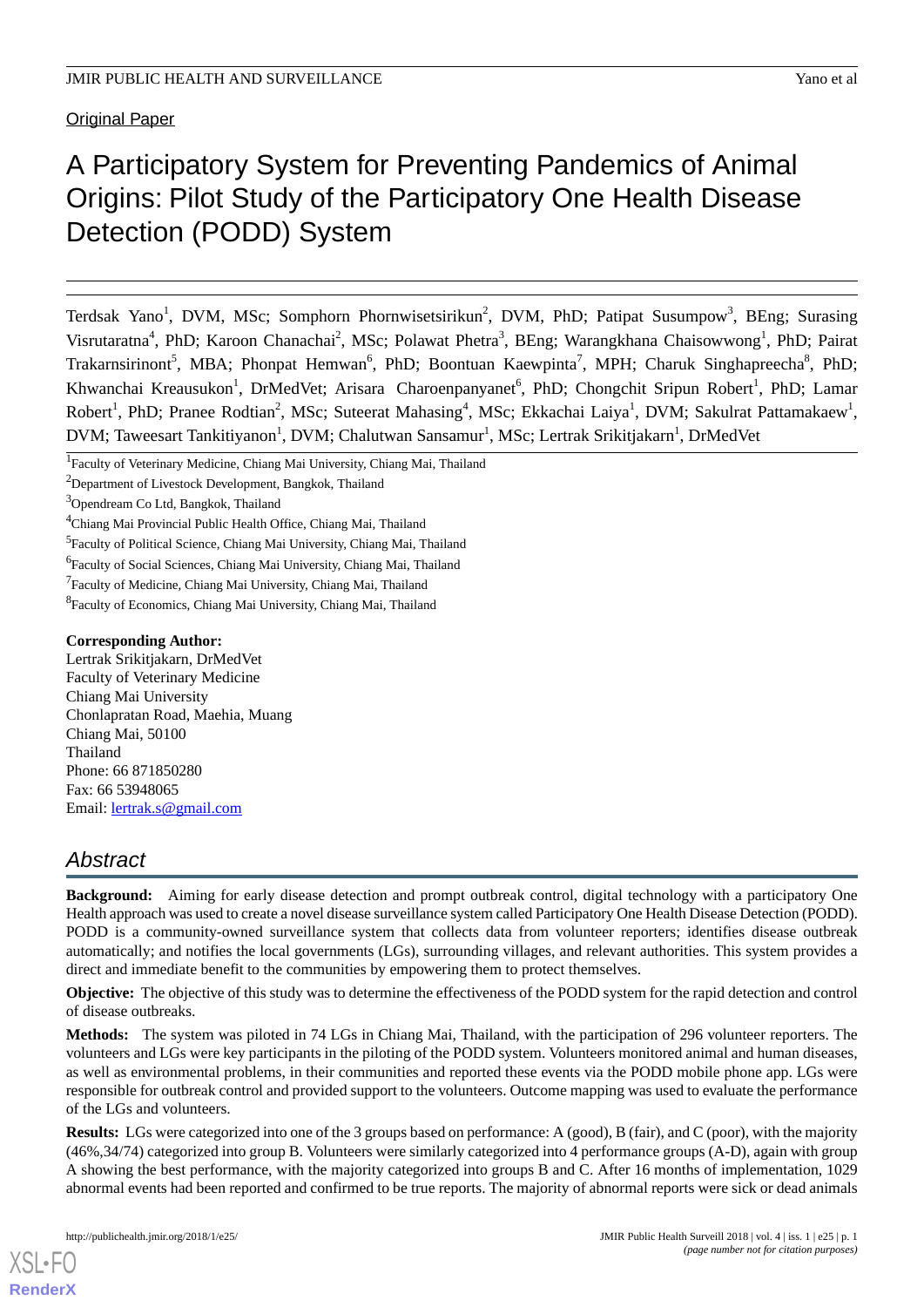(404/1029, 39.26%), followed by zoonoses and other human diseases (129/1029, 12.54%). Many potentially devastating animal disease outbreaks were detected and successfully controlled, including 26 chicken high mortality outbreaks, 4 cattle disease outbreaks, 3 pig disease outbreaks, and 3 fish disease outbreaks. In all cases, the communities and animal authorities cooperated to apply community contingency plans to control these outbreaks, and community volunteers continued to monitor the abnormal events for 3 weeks after each outbreak was controlled.

**Conclusions:** By design, PODD initially targeted only animal diseases that potentially could emerge into human pandemics (eg, avian influenza) and then, in response to community needs, expanded to cover human health and environmental health issues.

*(JMIR Public Health Surveill 2018;4(1):e25)* doi: [10.2196/publichealth.7375](http://dx.doi.org/10.2196/publichealth.7375)

#### **KEYWORDS**

community-owned disease surveillance system; PODD; mobile app; one health; participatory approach; backyard chicken; pandemic prevention

### *Introduction*

#### **Pandemics**

As an estimated 61% of human pathogens are zoonoses [[1](#page-8-0)], a key strategy to avert pandemics is the early detection of pathogen occurrence or disease outbreak in domestic animals and management of the outbreak, so that disease transmission from animal to human populations can be prevented. This is particularly true of influenza pandemics, which can be triggered by emerging avian influenza (AI) viruses. In 2004, an AI outbreak (subtype H5N1) resulted in more than 500 human infections worldwide. On January 23, 2004, in Thailand, an AI outbreak (subtype H5N1) was confirmed in a layer chicken farm by the National Library of Thailand [\[2](#page-8-1)]. An abnormal death in a backyard chicken, which is an early indicator of an AI outbreak, is especially worrisome in countries where animal health services need to be improved. The link between disease in backyard chickens and the potential for a global human influenza pandemic requires a holistic view of human, animal, and environmental health. Community participation and a One Health approach—enabling early reporting of suspected cases and implementing effective control measures—played a key role in controlling and eradicating the 2004 H5N1 outbreak in Thailand [[3\]](#page-8-2).

#### **Early Detection**

Recognizing the key roles that community participation and a One Health approach play in averting AI pandemics, coupled with the US Flu Near You system having previously demonstrated how participatory reporting using digital tools can help detect influenza outbreaks in human populations faster than traditional surveillance [\[4](#page-9-0)], we developed a new type of surveillance tool to enable early detection of potential zoonotic events using a participatory, digital approach grounded in One Health concepts. The system was developed in Chiang Mai, Thailand, and is called Participatory One Health Disease Detection (PODD). This paper describes the following: (1) the core functions of PODD; (2) PODD system's emphasis on participatory surveillance and community empowerment; (3) PODD system's initial focus on animal health; (4) results of a performance evaluation of local governments (LGs) and volunteer reporters participating in PODD; and (5) initial effectiveness of PODD in preventing potential AI outbreaks.

## *Methods*

## **Participatory One Health Disease Detection Surveillance Core Functions: Data Reporting, Analysis, and Response**

The PODD system is a digital disease surveillance tool with three parts: (1) data reporting to a data collection system via a mobile phone; (2) automated outbreak capturing (ie, automated matching of each reported case or event with case definitions); and (3) automated notification of suspected outbreaks to local governments (LGs), surrounding villages, and all relevant authorities so that they can closely monitor the situation and immediately implement the LG contingency plan to stop the spread of disease.

Volunteer reporters played an important role in reporting. Each LG selected 4 people, who live in the community, who have the willingness to be a volunteer, and who have experience about livestock raising, to be PODD volunteers in the community. A total of 300 volunteers from 75 LGs were recruited in the project. After being trained about how to use PODD and important clinical signs in animals and humans, volunteer reporters continue to meet their trainers every 3 months to be updated on new content and new features of the app and to have their reporting skills tested and improved.

Volunteers reported abnormal animal sicknesses and deaths, animal diseases, animal bites, food safety issues, human diseases, and environmental problems. For abnormal events in animal or animal diseases, the volunteers reported via a PODD mobile app in the animal section. As shown in [Figure 1](#page-3-0), an automated system matched each report with potential case definitions immediately and assigned a "case" status. In case of a mismatch, the status of the reports was immediately changed to "insignificant report." If there was a match, reported data were immediately sent to the PODD epicenter, where the epicenter staff, who were mostly veterinarians, verified the reported data by calling reporters and confirming the details within 24 hours. The status of any given report was changed to "suspected outbreak" only after the report had been verified. Upon verification, a short message service text message and an email alert was automatically sent to all stakeholders (ie, researchers, PODD staff, officers from provincial and district Department of Livestock Development [DLD], and LG staff). Additionally, the reporter was given a set of guidelines to

 $XS$  $\cdot$ FC **[RenderX](http://www.renderx.com/)**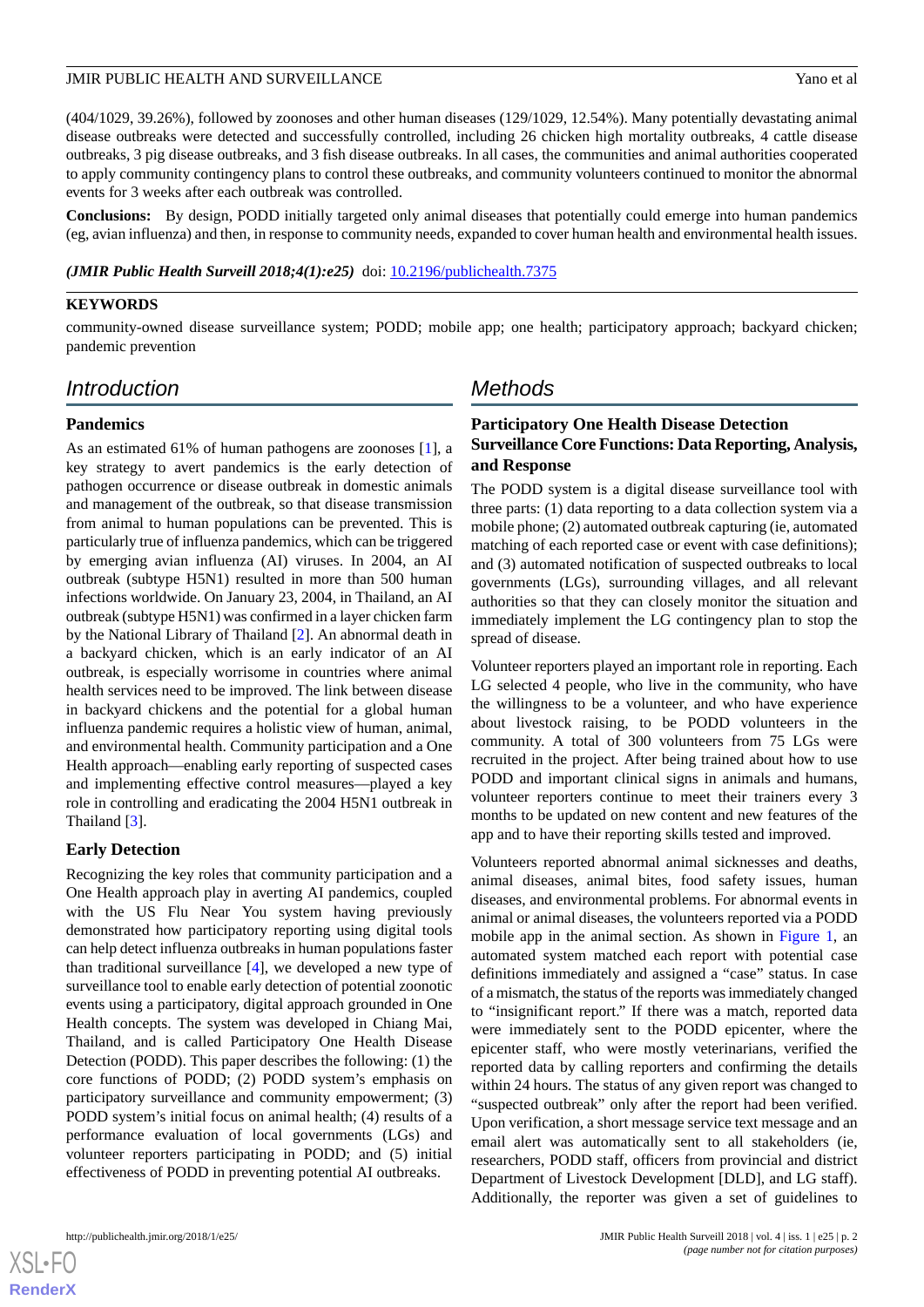manage and to contain the outbreak promptly; LGs and local authorities were notified to activate the LG contingency plan; and district and provincial DLD and public health officers were sent warning messages about the suspected case. Meanwhile, epicenter staff and the district livestock officer, together with the volunteer reporter and other community volunteers, continued to investigate and collect field samples for laboratory confirmation. If the investigative team did not detect an epidemic disease and decided that the case was not a serious issue, the "suspected outbreak" status was changed to "finish." Despite this, the volunteer reporter was asked to continue the monitoring of the case once a week. If the investigative team detected multiple cases of an infectious disease in either a household or a village, the "suspected outbreak" status was changed to "outbreak." At this stage, all stakeholders were requested to follow their LG's contingency plan to control the disease. The "outbreak" status was changed to "finish" only after the outbreak had been controlled.

For human health and environmental problems, volunteers could report via the human and environmental sections, separately. The information of an individual report was sent to PODD system's data center. Staff at the Provincial Public Health office reviewed the information and allocated it to the specific section to verify and respond to the report. The epidemiology section was responsible for human diseases and zoonosis, the food safety section was responsible for food safety issues, and the environmental section was responsible for environmental problems and public nuisance. The verification process in human health and environmental problems involved calling the reporter, who reported the event, and examining the photograph that the reporter sent via the app.

All events—related to animal health, human health, or environmental problems—were sent to the PODD epicenter to detect whether any relationship exists among them with respect

to place or time. The analysis was performed weekly by the staff and reported monthly to researchers. If the link between different events was detected, animal and public health authorities and communities would be notified. Then, disease investigation and response would be processed collaboratively by the animal health authority, the public health authority, and the LG.

In Chiang Mai, the pilot area, the Provincial One Health Committee had been set up, for more than 10 years, to prevent and control issues related to animal health, human health, and environmental problems. This organization had taken the responsibility of serious cases, which were notified from the epicenter and the LG staff in the affected community.

#### **Participatory One Health Disease Detection System's Participatory Approach and Community Empowerment**

PODD was designed as a community-owned surveillance system that focuses on immediate community benefits, rather than the longer-term goals typically associated with traditional surveillance systems. As described previously and in [Figure 1](#page-3-0), the PODD system was designed for villagers to serve as volunteer reporters and LGs to take responsibility for controlling outbreaks within their jurisdictions. For piloting the PODD system, 3 LGs in each of the 25 districts in Chiang Mai Province were involved in the project. Due to logistical difficulties, one LG was forced to exit the pilot program. Therefore, 74 LGs covering 296 villages in all regions of Chiang Mai Province participated in the pilot study. The pilot study area covered urban as well as rural areas, including mountainous area. The PODD research team convened the volunteers and LGs every 2 to 4 months to assess progress and discuss potential changes to the system. Critical activities were designed together before implementation.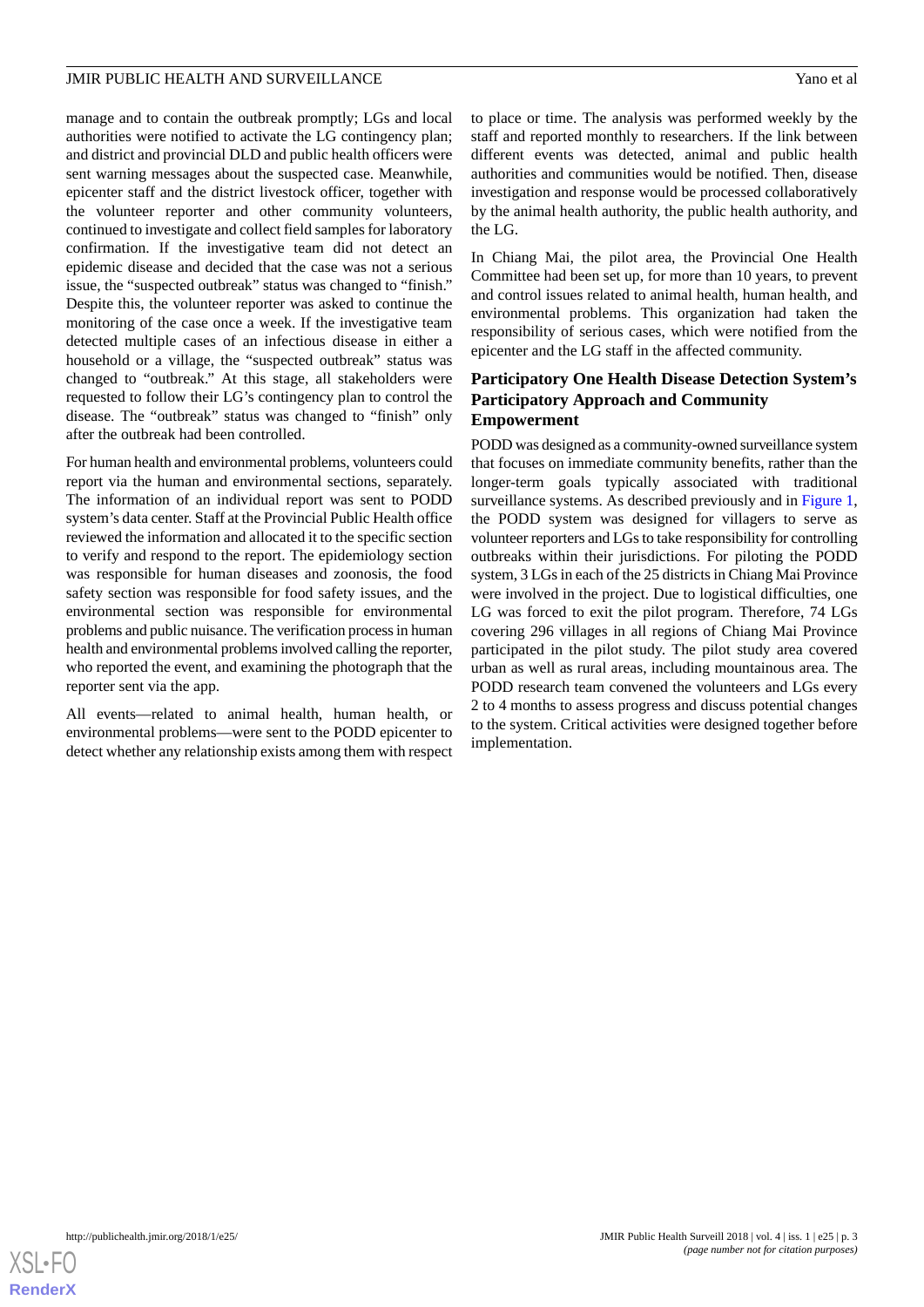<span id="page-3-0"></span>**Figure 1.** Detailed Participatory One Health Disease Detection (PODD) system workflow indicating roles and responsibilities to control animal diseases. LG: local government; SMS: short message service.



As community empowerment was the primary goal of PODD, the PODD program had to make several concerted efforts to help participating communities in developing their ability to prevent and control animal epidemics sustainably. These efforts included developing contingency plans for LGs to address abnormal animal deaths; establishing a revolving fund for a chicken vaccination campaign; and providing knowledge via a "Training on Prevention and Control of Disease in Chickens" program to chicken raisers about prevention and control of chicken diseases, including the method of vaccinating their animals in a proper and timely manner.

The Training on Prevention and Control of Disease in Chickens program was an integrated effort among LGs, the PODD project team, and district DLD offices. Knowledge of important chicken diseases, including avian influenza, Newcastle disease, infectious bronchitis, and infectious bursal disease, was provided to chicken farmers in the program. It started with meetings being conducted with all relevant stakeholders to develop an operational plan. Once the plan was developed, it was forwarded to all LGs and the director of the PODD project to request financial support. The LGs and the PODD project team provided equal financial support. After financial approval, communities

conducted group meetings to specify the directions of operation for providing services such that the communities would play a role and then conducted activities according to the plan. At the end of the program, the program was evaluated with respect to the reduction of chicken deaths and sickness; the use of funds; and the participation of the community members, the PODD project team, and the LG. A total of 20 LGs have run this program in their community.

#### **Initial Focus on Priority Animal Diseases**

Because animal infectious diseases are the primary focus of PODD surveillance, a specific set of priority animal diseases was incorporated into the PODD app initially ([Textbox 1\)](#page-4-0). Volunteer reporters were trained to detect either symptoms of these diseases or the diseases themselves (ie, based on case definitions, as presented in [Textbox 1\)](#page-4-0) and enter their observations into the PODD system. After 1 year, human diseases and environmental problems were added to the tool (see [Textboxes 2](#page-5-0) and [3](#page-6-0)). The list of animal diseases, human diseases, and environmental problems is provided in the PODD mobile app for early detection of problems, which have potential subsequent effect on another component in One Health.

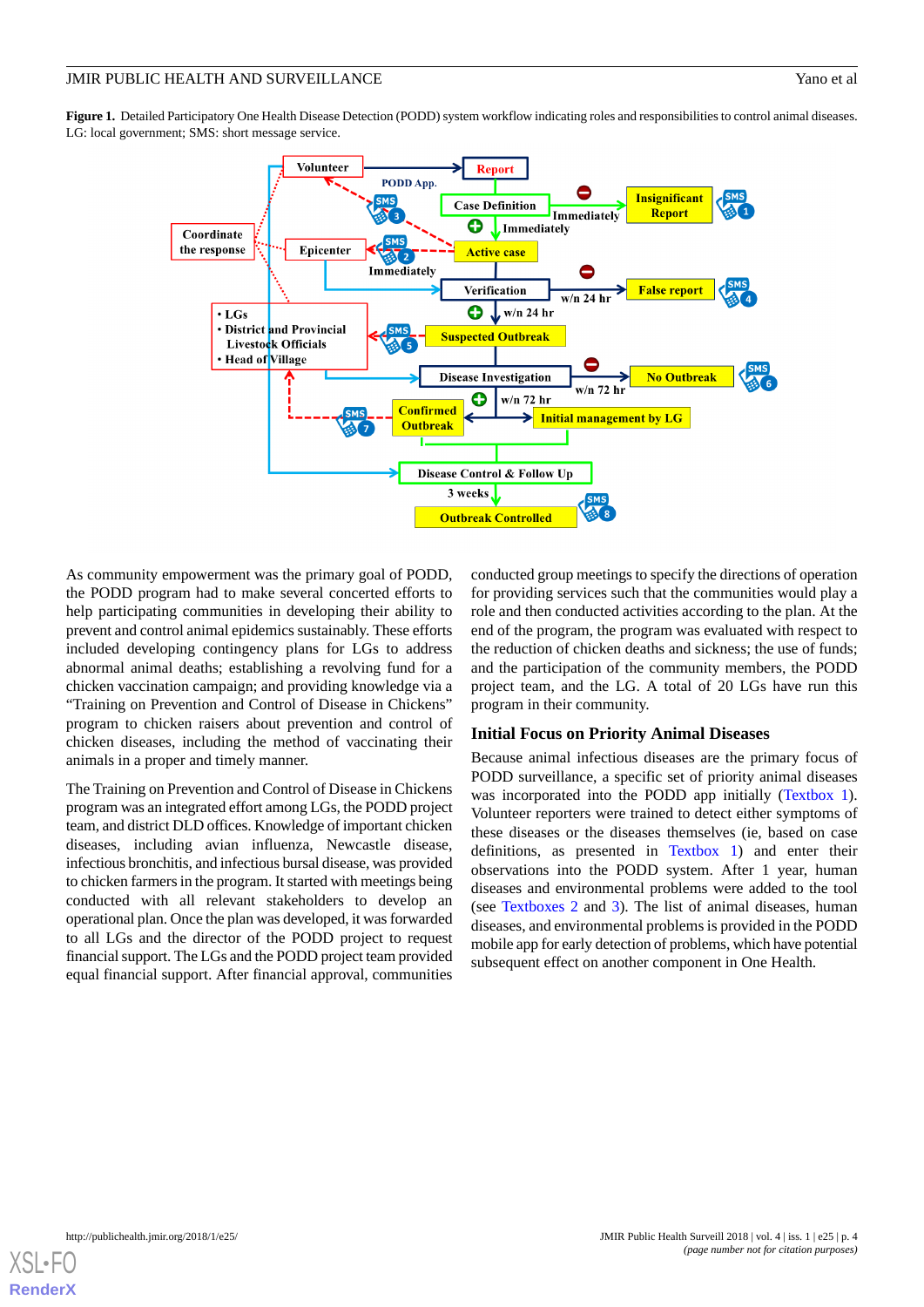#### JMIR PUBLIC HEALTH AND SURVEILLANCE Yano et al

<span id="page-4-0"></span>**Textbox 1.** Animal diseases and case definitions used in the Participatory One Health Disease Detection (PODD) mobile app.

- Poultry (chicken and duck)
	- Fowl cholera: sudden death and rapid spread
	- Fowl pox: pus or black pimple on the face; death possible
- Pig
	- Foot and mouth disease: blister or wound at hoof and mouth; salivation; pain
	- Brucellosis: abortion in many sows
	- Influenza: coughing; dyspnea; runny nose
	- Leptospirosis: jaundice, yellowish eyes; bloody urine (hematuria)
- Ruminants (cow, buffalo, goat, and sheep)
	- Anthrax: sudden death; bleeding from body opening
	- Foot and mouth disease: blister or wound at hoof and mouth; salivation; pain
	- Brucellosis: abortion in many animals
	- Leptospirosis: jaundice; yellowish eyes; bloody urine (hematuria)
	- Tuberculosis: emaciation; chronic coughing; pustules in carcass
- Dog and cat
	- Rabies: biting; aggression; inability to swallow; lack of coordination; seizure; death
	- Canine distemper: wet eyes; pustules in the belly; convulsion
	- Enteritis: vomiting; bloody diarrhea
- Horse
	- Influenza: coughing; dyspnea; runny nose
	- Surra: swollen legs; pale; cannot stand; bleeding in the eyes possible

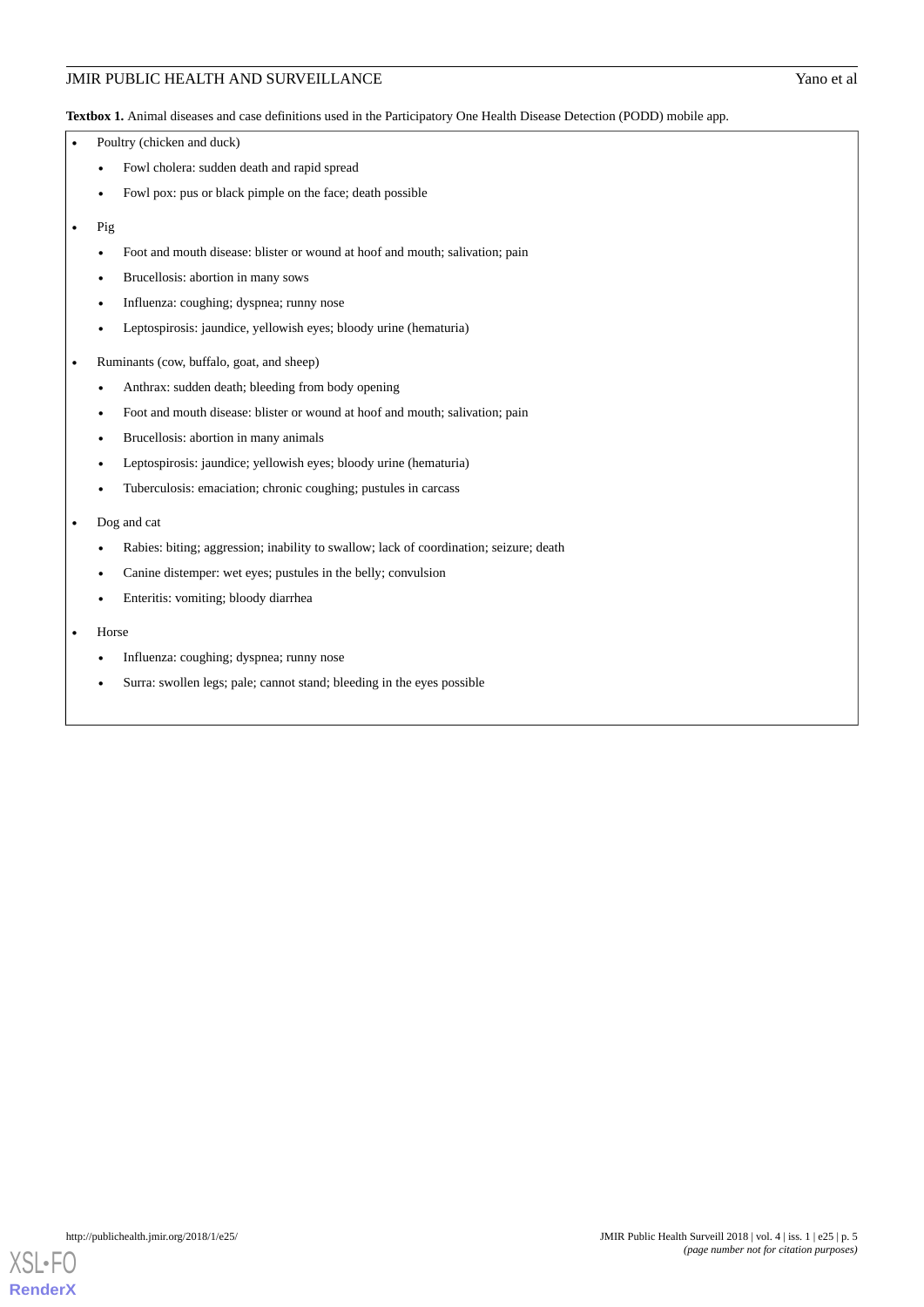#### JMIR PUBLIC HEALTH AND SURVEILLANCE Yano et al

<span id="page-5-0"></span>**Textbox 2.** Human diseases, risks, and problems that volunteers can report via the Participatory One Health Disease Detection (PODD) mobile app.

The following diseases are zoonoses with high impacts on human health:

- Infection caused by *Streptococcus suis*
- Leptospirosis
- Suspected bovine tuberculosis
- **Influenza**
- **Trichinosis**

The following are human diseases with high impacts on human health; they need to be controlled early to limit disease spreading:

- Hand, foot, and mouth disease
- Suspected dengue virus

The following are risks to food safety that can harm the quality of people's lives. Reporters can take a photo, indicate location, and send the data to public health authority via the PODD app. The authorities must check and investigate all reports:

- Food poisoning
- Dirty restaurant/ butcher
- Toxic mushroom
- Suspected contaminated food (chemical/biological/physical)
- Low price meat
- Low quality food

The following problems, all of which still occur in several places across Thailand, were added to the PODD app for consumer protection and community monitoring:

- Unsafe/nonapproved cosmetics
- Fraudulent drugs
- Drugs containing steroids
- Unapproved drugs or herbs
- Reused cooking oil
- The sale of animal drugs without a sale certificate
- The sale of unapproved animal drugs

The following was added to the PODD app to monitor the risk of rabies in communities. Reporters report humans who have been bit by animals, particularly dogs and cats, and then follow the animals for 10 days after the biting. If the animal dies within 10 days, they immediately report the death to public health officers in their community:

Animal bite

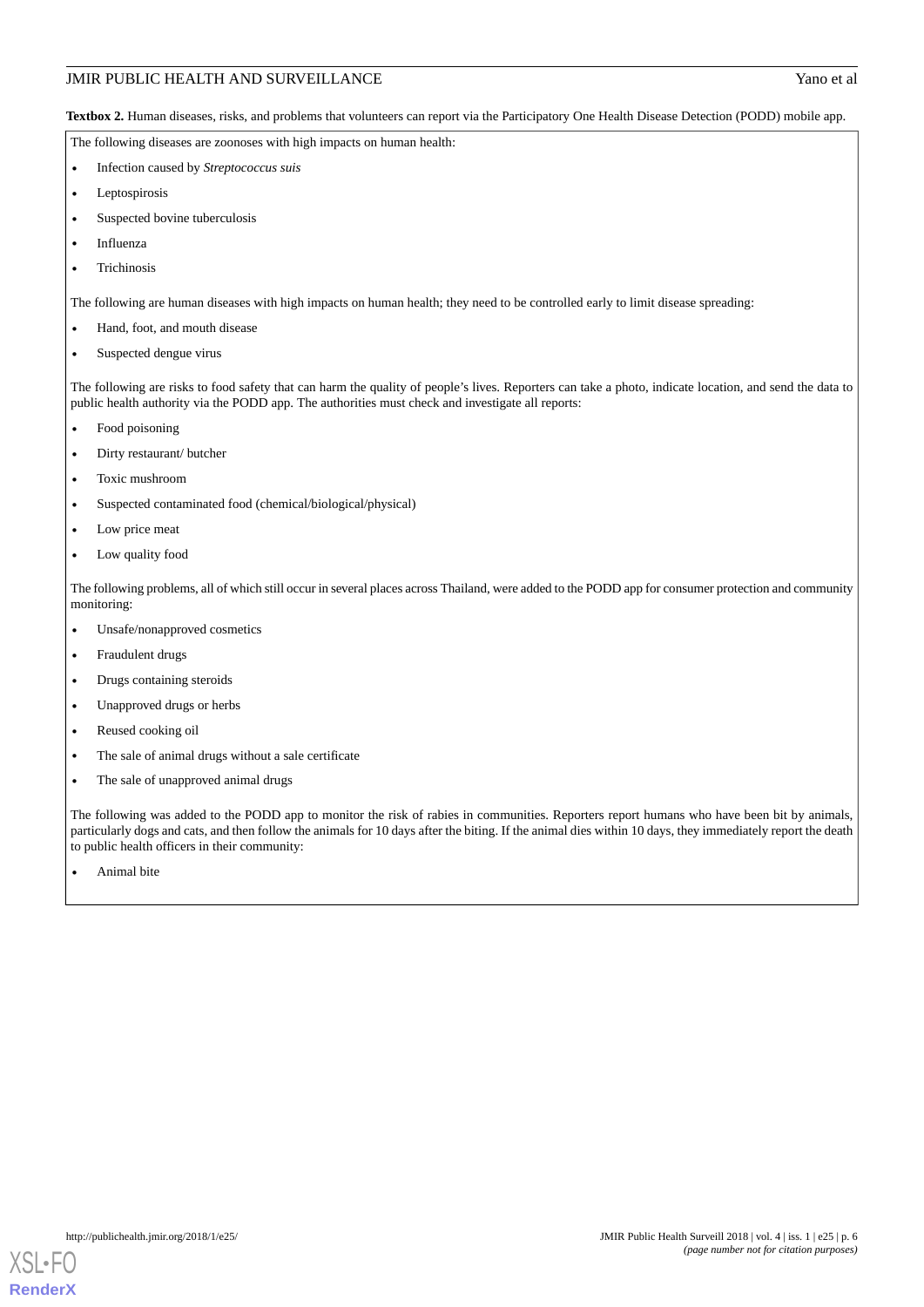<span id="page-6-0"></span>**Textbox 3.** Environmental problems that volunteers can report via the Participatory One Health Disease Detection (PODD) mobile app.

The following pollution types are very common in many communities across Thailand, especially in the urban areas. Reported data are sent to local government (LGs) to check and solve the problems:

- Loudness
- Bad smell
- Smog
- Water pollution
- Garbage
- Mosquito reproductive source

The following natural disasters generally occur in rural or suburban areas. Because reported data are sent directly to LGs, LGs can use this part of the POD app for the monitoring and early detection of disasters in their communities:

- Outdoor burning
- Forest fire
- Flooding
- Landslide

## *Results*

### **Performance Evaluation of Local Governments and Reporting Volunteers**

After 12 months of PODD system implementation, outcome mapping was used to evaluate the changing behaviors, relationships, activities, and actions of the LGs and volunteers involved with the PODD system [\[5](#page-9-1)]. The LG and volunteer performances were classified using the results of the outcome mapping process. Criteria used to evaluate the level of achievement of LGs included LG enthusiasm, endorsement and recognition of the PODD system, and resources donated. Evaluation criteria for volunteer reporters included regularity of reporting, participation in training, leadership, enthusiasm, and possibility of being a role model for other volunteers.

<span id="page-6-1"></span>On the basis of these evaluations, 3 groups of LGs (A-C) and 4 groups of volunteers (A-D) were identified. Among LGs, those categorized into the A group were very active with the PODD project. The B group LGs had achieved PODD project requirements or had met PODD project requests but were not as active. The group C LGs were least involved with the PODD project. The majority of LGs (34/74, 46%) were categorized into group B. Although they were willing to participate in the project and ran PODD activities in their community at the request of PODD, they were not proactive with respect to initiating the activities by themselves. The least number of LGs were in group C (15/74, 20%; [Table 1](#page-6-1)).

Among volunteer reporters, group A reporters were those who showed excellent performance. Group D reporters showed the poorest performance. After 1 year of implementation, 20.0% (60/300) of volunteer reporters showed great performance with group A. Most reporters were categorized as either group B (104/300, 34.7%) or C (113/300, 37.7%; [Table 2\)](#page-7-0). These reporters were those who attended PODD training and activities and regularly reported abnormal events but were not as proactive as reporters in group A. Only about 7.7% (23/300) were categorized as group D. Group D performers could improve their performances if further training and learning sources were provided.

Table 1. The proportion of local governments in each group (A-C), with group A being the most engaged in Participatory One Health Disease Detection (PODD) and group C being the least engaged after 1 year of PODD implementation.

| Group | Local government, $n$ $%$ ) |
|-------|-----------------------------|
| A     | 25(34)                      |
| B     | 34(46)                      |
| C     | 15(20)                      |
|       |                             |

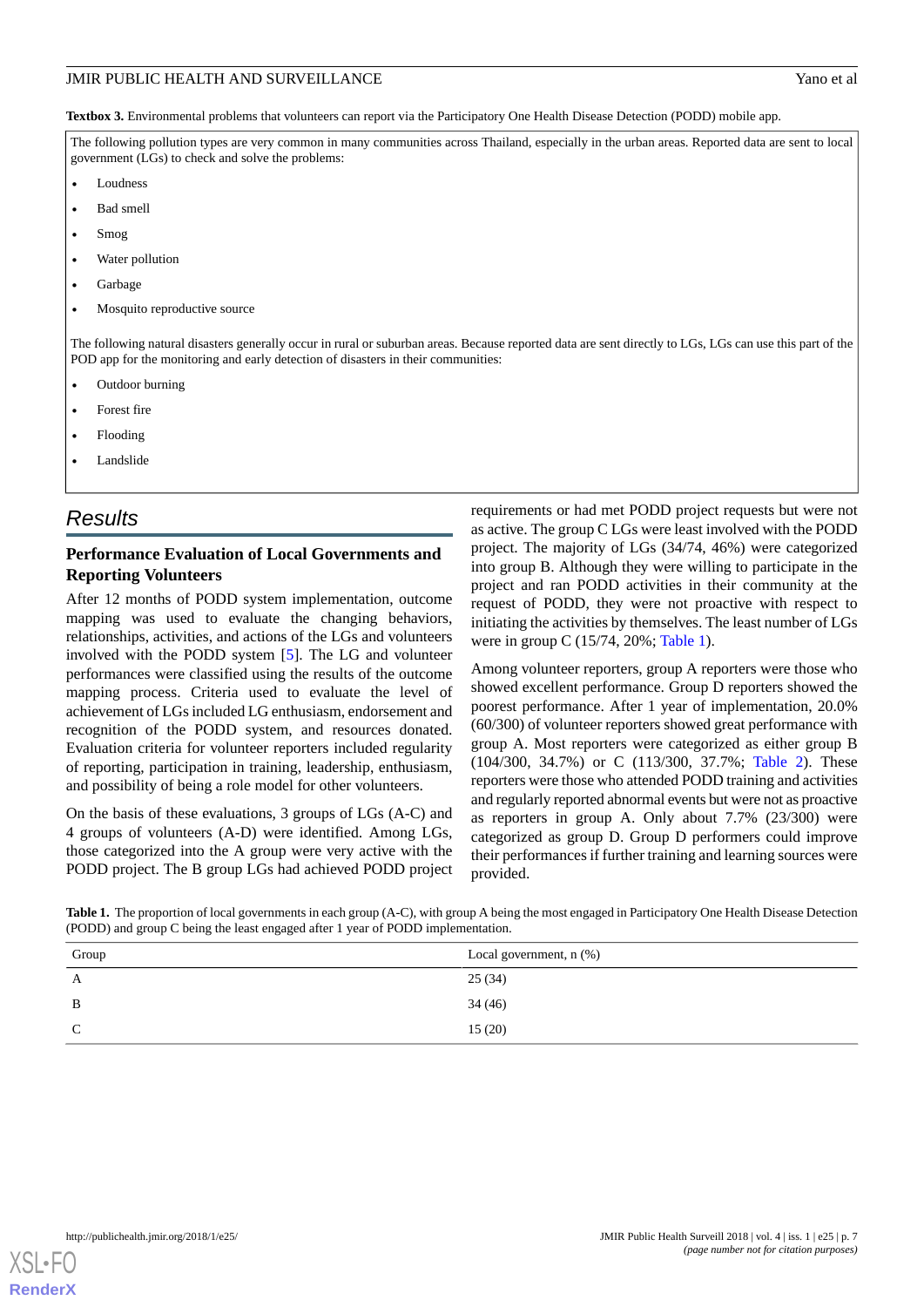<span id="page-7-0"></span>

| Table 2. The proportion of volunteer reporters in each group (A-D), with group A being the most engaged and group D being the least engaged after |  |  |  |  |  |
|---------------------------------------------------------------------------------------------------------------------------------------------------|--|--|--|--|--|
| 1 year of Participatory One Health Disease Detection (PODD) implementation.                                                                       |  |  |  |  |  |

| Group       | Volunteer reporters, $n$ $(\%)$ |
|-------------|---------------------------------|
| A           | 60(20.0)                        |
| B           | 104(34.7)                       |
| $\mathbf C$ | 113(37.7)                       |
| D           | 23(7.7)                         |

#### **System Effectiveness in Early Detection and Rapid Response to Abnormal Deaths in Backyard Chickens**

The primary goal of the PODD system is to detect emerging diseases in animals before it spreads to humans; thus, PODD primarily focused on animal population rather than human population. During the first 16 months of PODD operation, a total of 113,911 reports were sent by PODD volunteers. Of these, 98.82% (112,571/113,911) indicated that conditions were normal in their communities, whereas 1.18% (1340/113,911) reported abnormal events. Among the abnormal event reports, 76.79% (1029/1340) were confirmed to be true reports, whereas the remainder were found to be false positives or human error reports. The majority of abnormal reports were of sick or dead animals (404/1029, 39.26%), followed by zoonoses and other human diseases (129/1029, 12.54%), environmental problems (112/1029, 10.88%), and animal bites (110/1029, 10.69%). Among sick and dead animal reports, chicken (140/404, 34.6%) and cattle (132/404, 32.7%) were the two most frequently reported species.

Upon further investigation of these abnormal event reports, a total of 36 disease outbreaks, all in backyard animals, were detected by the PODD system during its first 16 months. These included 26 chicken disease outbreaks, 4 cattle disease outbreaks, 3 pig disease outbreaks, and 3 fish disease outbreaks.

#### **Case Study: Participatory One Health Disease Detection Controls a Backyard Chicken Disease Outbreak, March 2016**

A chicken disease outbreak occurred in a 50-chicken household in Ping Kong, Chiang Dao District, in the northern part of Chiang Mai. In this household, 25 chickens were sickened and the other 25 died. The outbreak was reported through the PODD app by a volunteer in mid-March 2016. Clinical signs in the chickens included convulsion, paralysis, diarrhea, edema eyelids, depression, loss of appetite, and sudden death. The PODD volunteer reported similar clinical signs in 10 additional households near the index case household. The PODD epicenter verified the cases and classified them as a "suspected outbreak." All local stakeholders, including provincial and district DLD officers, the LG mayor and staff, and PODD staff and researchers, were notified; a disease investigation team was sent into the field 3 days later. This response was faster than it would have been through a traditional (ie, nonparticipatory) surveillance process.

The disease investigation team determined that similar cases had occurred 2 weeks before in 20 additional households, all located within the same small area, and that each of those households had lost 5 to 10 chickens.

After the LG received notification from the PODD epicenter, the LG staff went to the affected area and disinfected it. The Chiang Dao District DLD officer and epicenter staff collected lab samples and provided vitamins and medicines to the chicken owners. No additional sick or dead chickens were reported 7 days after the first report was sent to the epicenter. Thus, the outbreak was controlled. Even though this case was animal disease, public health authorities were informed for monitoring similar clinical signs in humans.

However, the cause of the outbreak was not confirmed. Several essential chicken vaccines, including vaccines for Newcastle disease, infectious bronchitis, and infectious bursal disease, were administered to chickens in the community. Additionally, the Ping Kong LG collaborated with the Chiang Dao District DLD office to train chicken owners in the community about disease prevention, especially the vaccination program. Villagers and chicken owners, who were affected by the outbreak, responded to the LG staff, DLD officer, and PODD staff in a positive way.

## *Discussion*

Disease surveillance is important for the early detection of disease, particularly emerging diseases, in a population [[6\]](#page-9-2). Both human and animal health authorities also use disease surveillance as a main tool for monitoring diseases. Since the outbreak of severe acute respiratory syndrome in 2003 and the emergence of highly pathogenic avian influenza (subtype H5N1) between 2003 and 2005, disease surveillance has played an important role in global health security.

Significant progress in communication technology has led to several new disease surveillance technologies that can complement the traditional reporting systems. The Program for Monitoring Emerging Diseases, a global list that serves in infectious disease reporting [[7\]](#page-9-3), and the Global Public Health Information Network, a news aggregation system that detects early signs of disease outbreaks [[8](#page-9-4)], were two of the first efforts to leverage the Internet for global infectious disease surveillance. Other systems such as HealthMap, MedISys, and Biocaster have also been developed, using a variety of digital media and a blend of computer algorithms and human expertise to detect the first signs of disease transmission [[9\]](#page-9-5). In addition to these more passive data collection approaches, active participatory disease surveillance has been evolving.

In this paper, we have described the initial achievements of PODD, a new disease surveillance tool that integrates One Health, community participation, and digital technology (ie, a mobile app) for the early detection and management of emerging

```
XS-FO
RenderX
```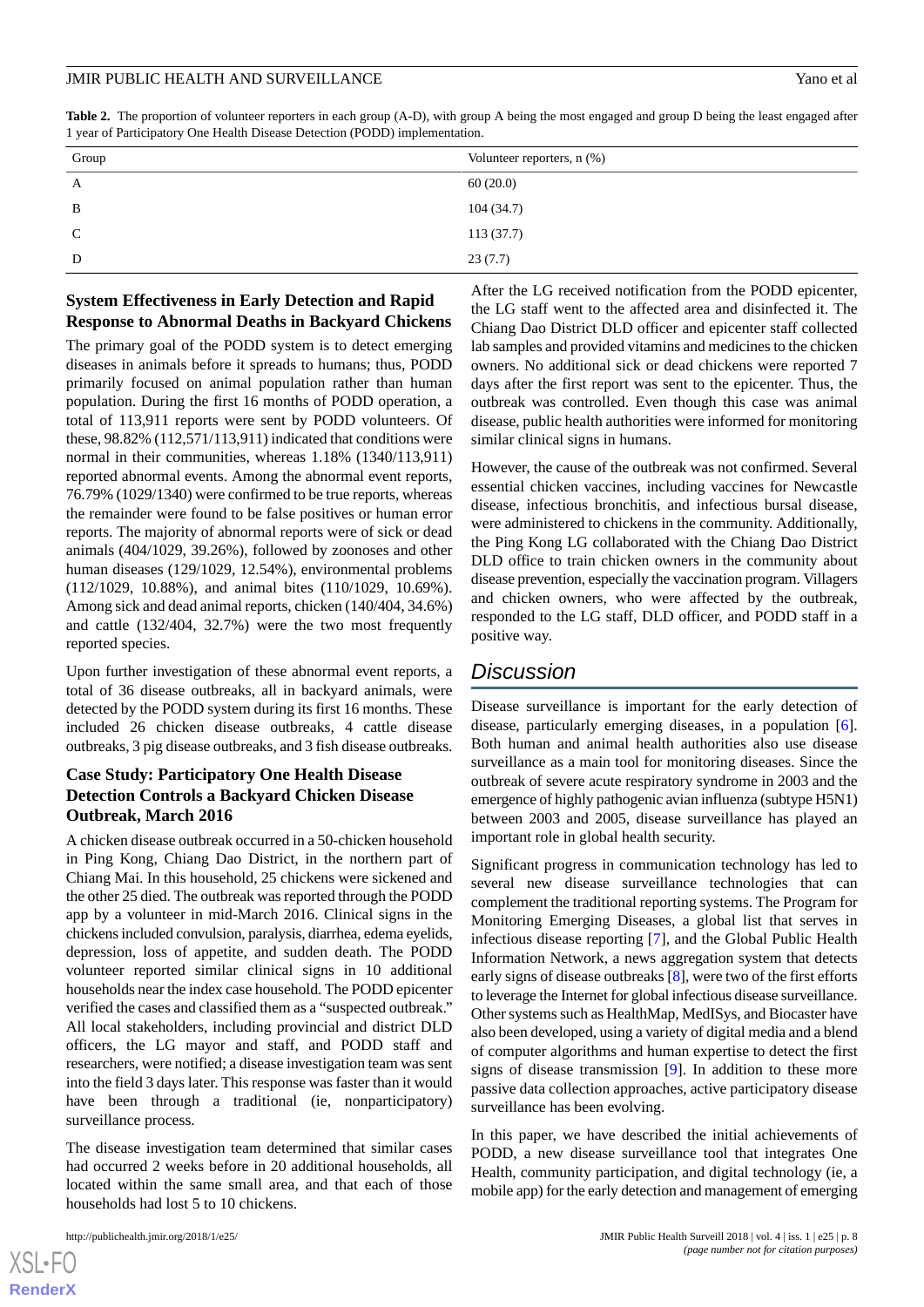zoonotic pathogens, since their inception, in backyard animal populations. In PODD, community members play an important role in disease surveillance. Due to the involvement of the LGs and villagers (eg, volunteer reporters) in the PODD project, communities are empowered to seek solutions and solve challenges by themselves [\[10](#page-9-6)]. On the basis of its 12-month outcome mapping and evaluation, the PODD research team was able to better understand motivations of both the LGs and volunteers and choose appropriate strategies to strengthen the capacities of the LGs and volunteer reporters to conduct disease surveillance in their communities. In March 2016, the collaborative use of PODD by the community and DLD officers enabled early detection of a backyard chicken disease outbreak, which led to an immediate response that reduced the size and spread of the outbreak. The outbreak was controlled within 7 days, which was faster than the time taken by a traditional system to respond.

PODD has also applied the One Health approach to the new disease surveillance system by integrating the collaboration among transdisciplinary stakeholders and linking the cooperation between animal, human, and environmental sectors. In Tanzania, the Epicollect mobile app was implemented, with the One Health approach, participatory epidemiology, and technology, for infectious disease surveillance. The study indicated that this approach is suitable for countries with limited resources and reduces the time of disease detection in both animals and humans [\[11](#page-9-7)]. Another study recommends that health policy

decisions must be made in sync with community if One Health approach is applied for infectious disease surveillance [[12\]](#page-9-8). PODD has begun in resource-limited areas, such as Thailand, and has engaged stakeholders from different levels, from community members to policy makers. These procedures could assist emerging disease control in communities where PODD is implemented.

The participatory surveillance with digital technology through community commitment showed several advantages, including timeliness, affordability, and scalability, particularly in resource-limited areas [[13](#page-9-9)[,14](#page-9-10)]. PODD system is another tool that provides these advantages to the community. PODD integrated the efforts of communities, authorities, and policy makers to prevent health problems through participation. It could be expanded to all area in Thailand to gain those advantages.

Although PODD has been researched and developed for 2 years, it needs to be further developed. In the future, the PODD project will work to reduce the time required to respond to the reports and to improve the specificity and sensitivity of disease detection, particularly for animal diseases. For example, as part of the effort to improve disease detection, reports from the PODD system could be compared with reports from official sources, such as animal disease reports from the Department of Livestock or human disease reports from the Ministry of Public Health. The existing system needs to be integrated with upcoming technology for sustainability.

#### **Acknowledgments**

The authors would like to thank Skoll Global Threats Fund that funded this project. The authors would like to thank Adam Crawley, Jennifer Olsen, and Mark Smolinski for their support since the beginning of the project. The authors would also like to express their gratitude to the Chiang Mai Province One Health Committee for helpful support.

#### **Authors' Contributions**

LS conceptualized and led the study as the primary investigator and wrote the manuscript. TY conceptualized the study, implemented the method, and wrote the manuscript. WC and KK conceptualized the study and implemented the methods. PS and PP developed the digital technology component of the PODD system, including the PODD app itself. SW and SM implemented methods in the human and environmental health component of the project. KC led data analysis and coordinated with the Department of Livestock Development, Thailand. PT and BK analyzed outcome mapping and social impact data. CS analyzed economic impact data. SP and PR coordinated with and introduced the concept to the Chiang Mai Province One Health Committee and implemented methods in the animal health component of the PODD project. PH and AC developed the Geographic Information System (GIS) component of the PODD system. CSR and LR implemented the community approach component of the system. CS analyzed the reported and GIS data. EL, SP, and TT implemented methods in selected areas.

#### <span id="page-8-0"></span>**Conflicts of Interest**

<span id="page-8-1"></span>PODD was developed as a novel disease surveillance system with mutual benefits to the One Health community. These benefits were not financial. The mobile app and the digital technology component of the PODD system were developed as open sources.

#### <span id="page-8-2"></span>**References**

 $XS$  • FO **[RenderX](http://www.renderx.com/)**

- 1. Taylor LH, Latham SM, Woolhouse ME. Risk factors for human disease emergence. Philos Trans R Soc Lond B Biol Sci 2001 Jul 29;356(1411):983-989 [[FREE Full text\]](http://rstb.royalsocietypublishing.org/cgi/pmidlookup?view=long&pmid=11516376) [doi: [10.1098/rstb.2001.0888](http://dx.doi.org/10.1098/rstb.2001.0888)] [Medline: [11516376\]](http://www.ncbi.nlm.nih.gov/entrez/query.fcgi?cmd=Retrieve&db=PubMed&list_uids=11516376&dopt=Abstract)
- 2. Tiensin T, Chaitaweesub P, Songserm T, Chaisingh A, Hoonsuwan W, Buranathai C, et al. Highly pathogenic avian influenza H5N1, Thailand, 2004. Emerg Infect Dis 2005 Nov;11(11):1664-1672 [[FREE Full text](https://wwwnc.cdc.gov/eid/article/11/11/05-0608_article.htm)] [doi: [10.3201/eid1111.050608](http://dx.doi.org/10.3201/eid1111.050608)] [Medline: [16318716](http://www.ncbi.nlm.nih.gov/entrez/query.fcgi?cmd=Retrieve&db=PubMed&list_uids=16318716&dopt=Abstract)]
- 3. FAO, OIE. The Global Strategy for Prevention and Control of H5N1 Highly Pathogenic Avian Influenza. Rome: Food and Agriculture Organization; Mar 2007.